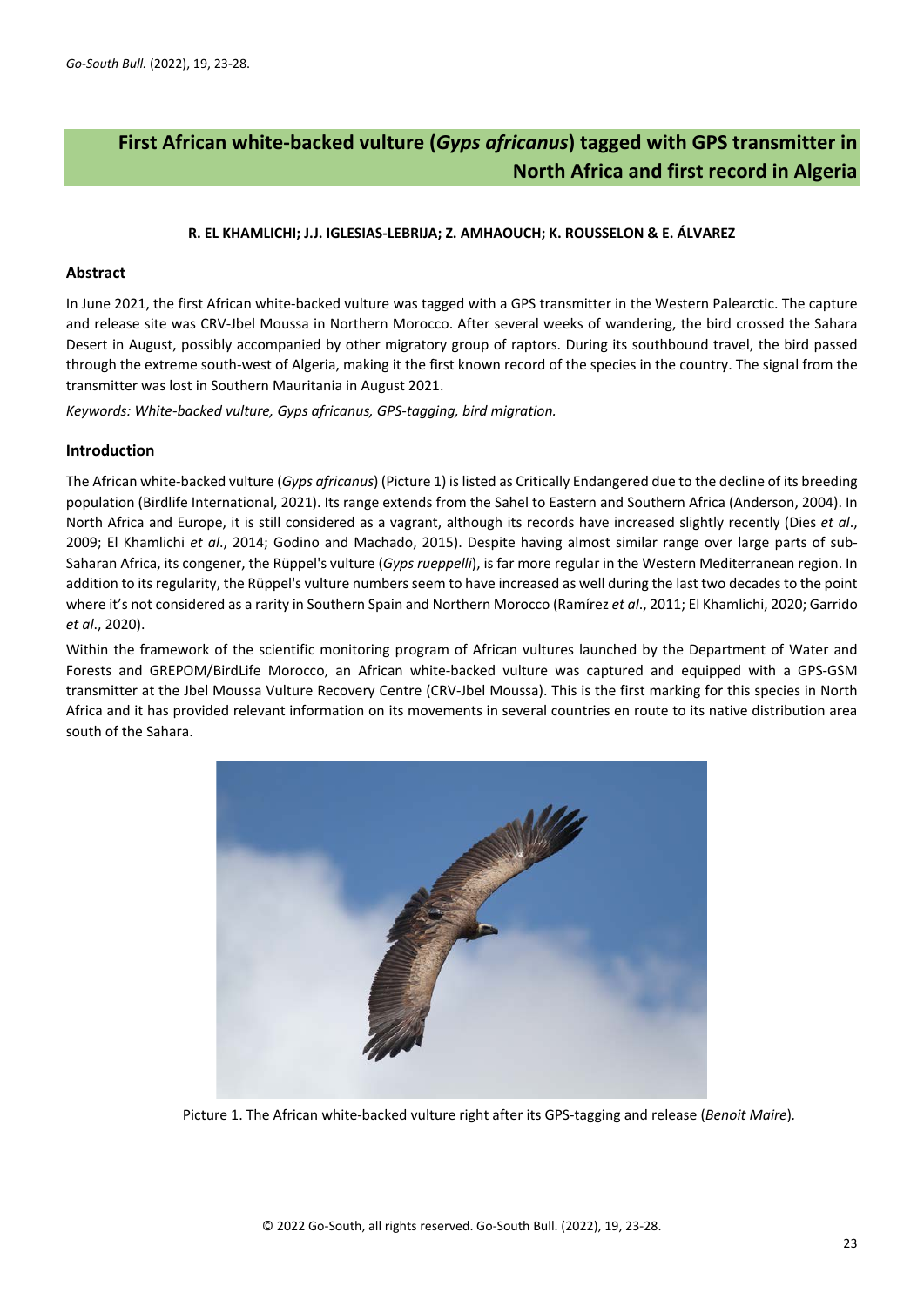# **Materials And Methods**

This bird, born in 2020 as indicated by its plumage, was captured in Northern Morocco on 29 May 2021. The GPS device used is model OT-50 GPS-GSM-2G of the Ornitela brand (identification number 182078). This GPS transmitter had originally belonged to a Cinereous vulture (*Aegypius monachus*) released by GREFA in Spain that drowned in the Strait of Gibraltar during its southward migration (GREFA, 2019). The bird was tagged by the Moroccan Association for the Protection of Raptors (AMPR). The tagging system was a pelvic type harness with 44-inch Teflon tubular tape (Thaxter *et al*., 2014). After a period of quarantine to ensure its good health, the bird was released in the same area where it was captured (i.e., vicinity of CRV-Jbel Moussa in M'diq-Fnideq province) (Picture 2).



Picture 2. The tagged bird at CRV-Jbel Moussa (R. El Khamlichi)

The GPS-GSM transmitter settings were adjusted to provide downloads every sixty minutes and locations every five minutes and the device was maintained above 75% battery throughout the study period. The parameters 'total distance travelled', 'maximum daily displacement' and 'average daily displacement' in kilometres were calculated. The Sahara Desert crossing was quantified from latitude 28°N to latitude 18°N. Spatial analysis was performed using the adehabitat library implemented in R-Studio (Leonard, 2017). Maps were plotted using Qgis software (Thiede *et al*., 2014) and Google Earth Pro.

### **Results**

The GPS transmitter was active from 19 June until 18 August 2021 (a total of 61 days). The signal transmission was suddenly lost near the Mauritania-Senegal border with no mortality pattern detected in the accelerometer. In this period, 11,796 GPS positions were recorded in the three countries crossed by the bird: Morocco, Algeria and Mauritania (Fig. 1). To our knowledge, this is the first known record of the species in Algeria. This bird travelled more than 6,000 km in two months, with a daily average of 102.6 km.

Before starting the journey south across the Sahara Desert, the bird wandered around Morocco for 40 days and focused its movements on the North Atlantic Plains and Hills, Middle Atlantic Plains and Hills, High Atlas and Anti-Atlas Mountains (Fig. 2).

In the province of Settat, there were feeding records on a road for several days, presumably due to the vulture feeding on roadkill animals (Fig. 3). The area where it remained the longest, a total of 29 days, was in the province of Essaouira, around the village of Medahene.

The Sahara Desert was crossed in six days at an average daily speed of 250.5 km in a direct southerly direction without marked course changes (Fig. 4).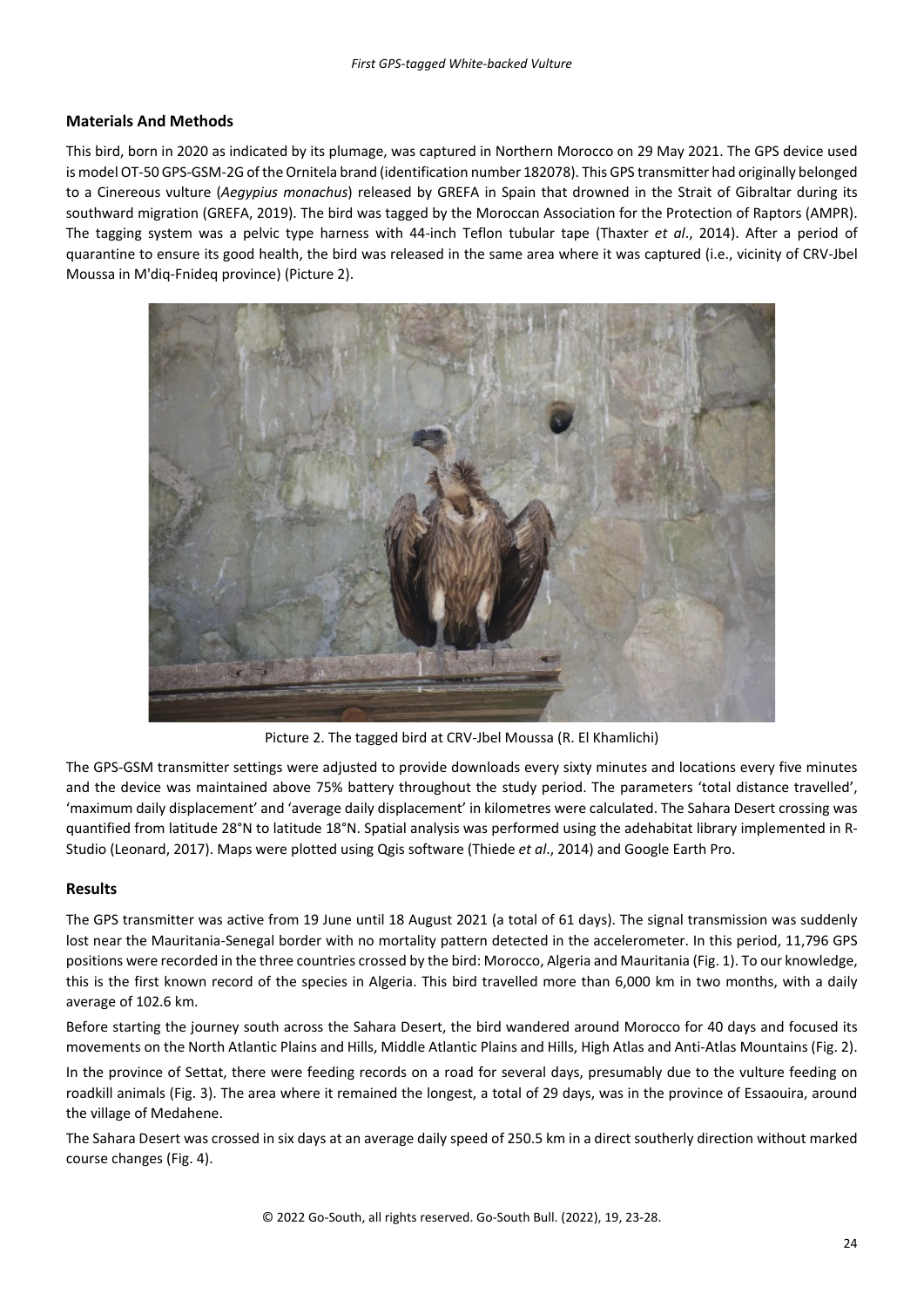

Figure 1. Movements of the African white-backed vulture during the study period.



Figure 2. Temporary settlement of the study individual.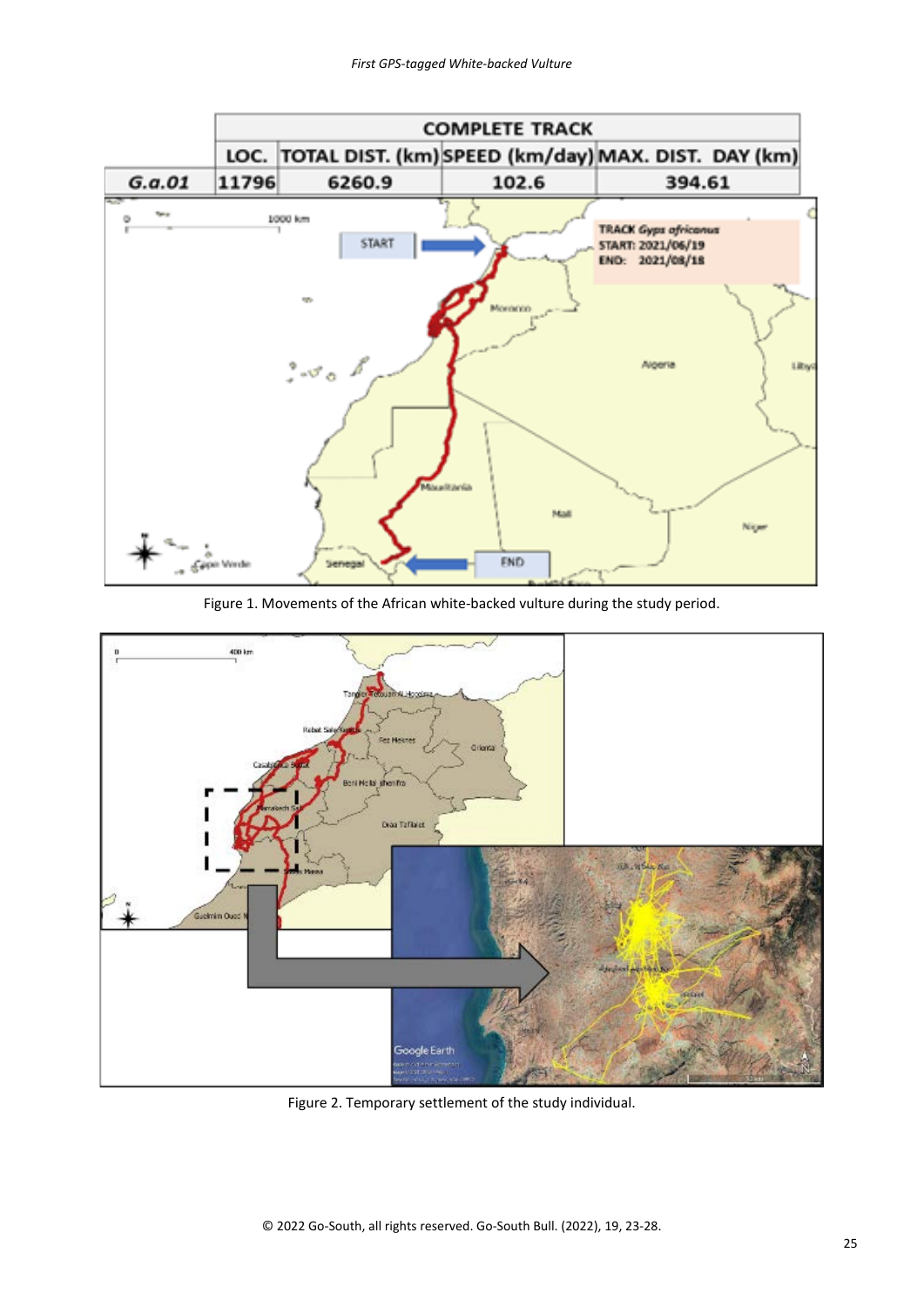

Figure 3. Feeding on the road during several days.



Figure 4. Sahara Desert crossing.

# **Discussion**

Both the Rüppell's vulture and the African white-backed vulture were not common in the scavenger raptor community in North Africa and Southern Europe but this has changed recently. One of the hypotheses for this appearance of sub-Saharan vultures north of the Sahara is that they join the flocks of Griffon Vultures (*Gyps fulvus*) on their return migration. Thousands of Iberian Griffon Vultures are overwintering within the range of the African vultures in the Sahel region, and it is suggested that when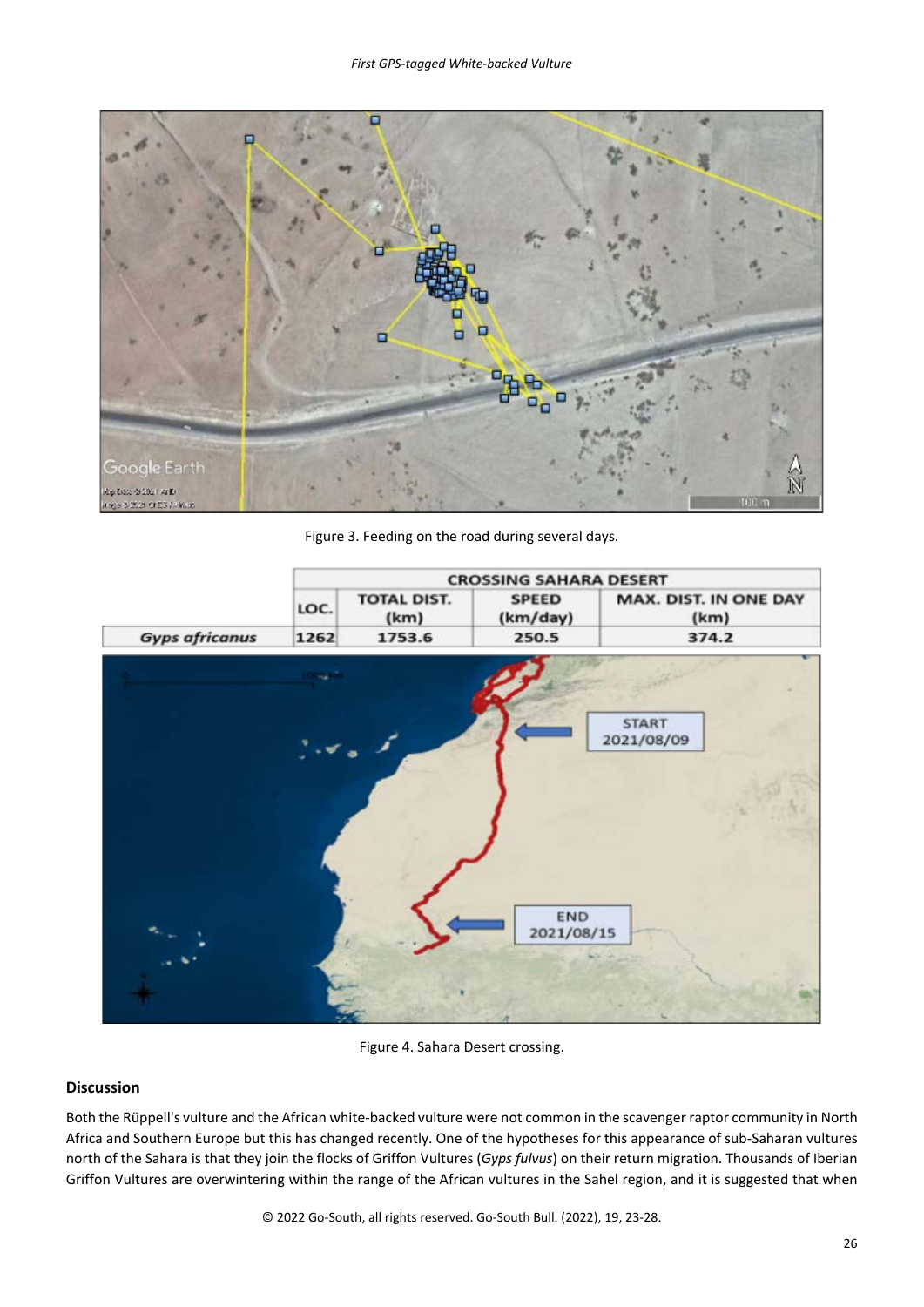the European vultures return north, their African congeners follow their flocks to the Western Mediterranean region (Gutiérrez, 2003). After the increase of Rüppell's vulture numbers in the last two decades, the first breeding attempt of this species was confirmed in Spain in 2020 (Elorriaga *et al*., 2020). Perhaps these dispersal flows and these changes in the breeding range are influenced to some extent by factors attributable to climate change as occurs in other species (Anderson *et al*., 2009; Carey, 2009).

The experience acquired with the marking of this bird shows that it spent a considerable time wandering around Western Morocco during which it was presumably feeding on dead cattle in the surroundings of several villages. Though, the information provided by the GPS transmitter only seem to have confirmed that it was feeding on roadkill animals (fig. 3). This is common in sub-Saharan countries such as Senegal where dozens of vultures are observed feeding on roadkill dogs, sheep and cows (pers. obs.).

In August, coinciding with the migration of other raptor species breeding in Europe and North Africa, the tagged vulture began to cross the Sahara Desert in a southerly direction. The speed of travel across the Sahara (250.5 Km/day) was higher than those recorded in the Egyptian vultures and Booted eagles during postnuptial migration at 190 km/day (López-López *et al.*, 2014) and 208.8 km/day (Mellone *et al.*, 2015) respectively. Remarkably, it is similar to that of the Black kite at 245 km/day (Meyburg and Meyburg, 2009). The Black kite is the most abundant raptor in migration through the Strait of Gibraltar during the first fortnight of August (Scholer *et al.*, 2016), something that together with the speed of migration reinforces the hypothesis that it joined a migratory flock of this species. The loss of the transmission occurred in Mauritania, very close to the border with Senegal within the breeding area of the species (Birdlife, 2022) and the reason could not be ascertained (we cannot rule out neither a failure in the transmitter or a lack of the GSM-2G coverage).

At the end of 2021, the Migres Foundation captured and GPS-tagged another bird of this species in Spain (Tonkin *et al.*, 2022). The tagging of these birds will have especially important implications for the knowledge of this sub-Saharan species occasionally found in the Western Palearctic region. The conservation horizon that broadens up in North Africa and Southern Europe is vast, as Rüppel's vulture and the African white-backed vulture can be included as breeders in the coming years, although some problems may arise, such as hybridisation of these birds with the abundant Griffon vulture in the Iberian Peninsula.

# **Acknowledgments**

This work would not have been possible without the collaboration of countless people such as José Rafael Garrido, Justo Martín, Catherine Numa, Helena Clavero, Virginia Moraleda, Manuel Galán, Ana Pisa and Juan Pablo Díaz. We would also like to thank the Department of Water and Forests (of Morocco), GREPOM/BirdLife Morocco, CEPF, IUCN-Med and the Junta de Andalucía as promoters and facilitators of works like this one, as well as the Ministry for Ecological Transition and Demographic Challenge of the Government of Spain.

We are grateful to anonymous reviewers and the editorial team for improving the manuscript.

#### **Bibliography**

**Anderson, B. J.; Akçakaya, H. R.; Araújo, M. B.; Fordham, D. A.; Martinez-Meyer, E.; Thuiller, W. & Brook, B. W.** 2009. Dynamics of range margins for metapopulations under climate change. *Proceedings of the Royal Society B: Biological Sciences* 276: 1415-1420.

**Anderson, M. D.** 2004. African White-backed Vulture *Gyps africanus*. *In*: Monadjem, A., Anderson, M.D., Piper, S.E. & Boshoff, A.F. (Eds). Vultures in The Vultures of Southern Africa – Quo Vadis? Proceedings of a workshop on vulture research and conservation in southern Africa. Birds of Prey Working Group, Johannesburg. pp: 15-27.

**BirdLife International.** 2021. *Gyps africanus*. *The IUCN Red List of Threatened Species* 2021: e.T22695189A204461164. Downloaded from <https://dx.doi.org/10.2305/IUCN.UK.2021-3.RLTS.T22695189A204461164.en> on 03/01/2022.

**BirdLife International.** 2022. Species factsheet: *Gyps africanus*. Downloaded fro[m http://www.birdlife.org](http://www.birdlife.org/) on 06/01/2022.

**Carey, C**. 2009. The impacts of climate change on the annual cycles of birds. *Philosophical Transactions of the Royal Society B: Biological Sciences* 364: 3321-3330.

**Dies, J.I.; J.A. Lorenzo, R.; Gutiérrez, E.; García, G. Gorospe, J.; Martí-Aledo, P.; Gutiérrez, C. Vidal, S.; Sales, S & D. López-Velasco**. 2011. Observaciones de aves raras en España 2009. *Ardeola* 58: 441-480.